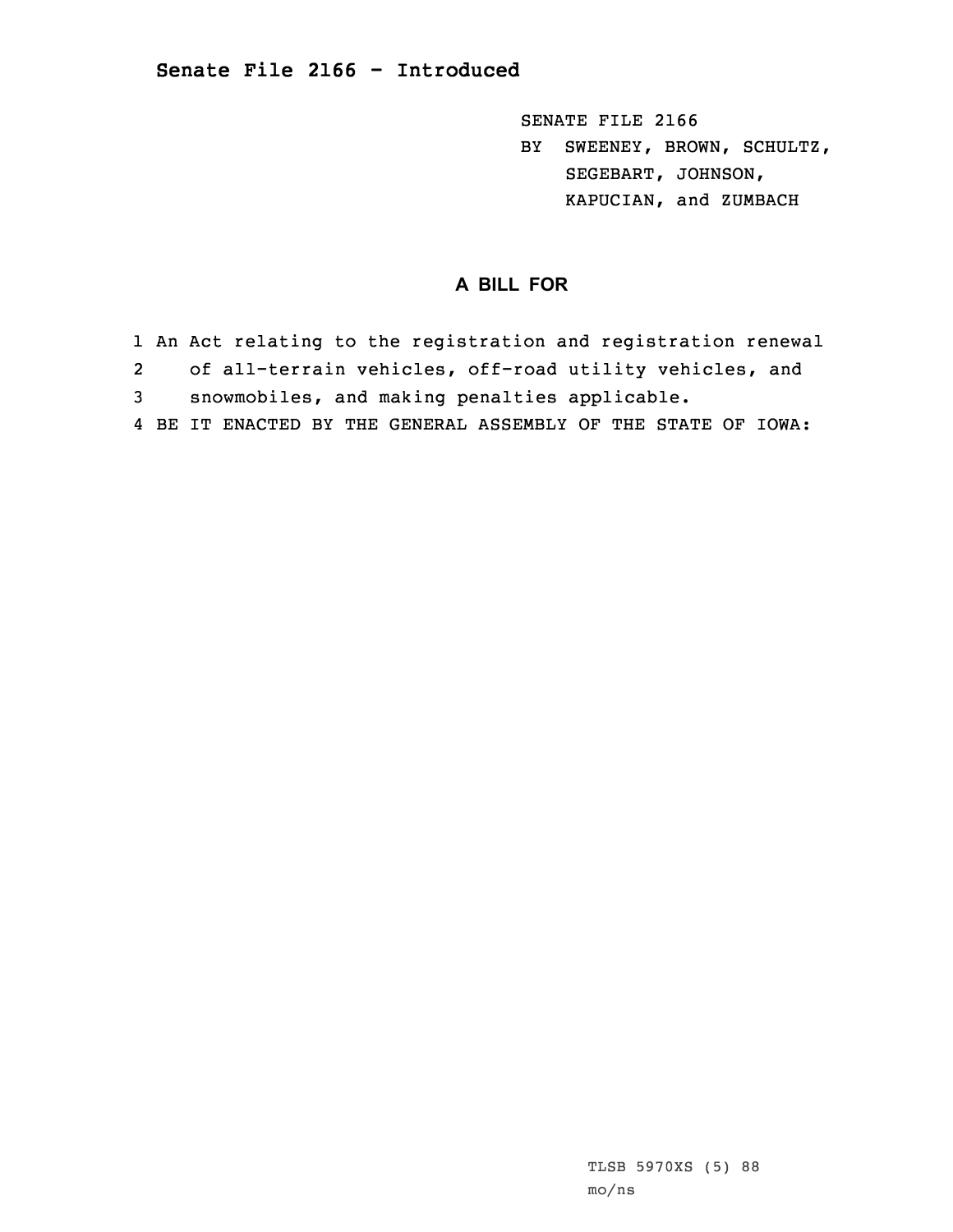1 Section 1. Section 321G.4, subsections 1, 2, and 4, Code 2 2020, are amended to read as follows:

 1. The owner of each snowmobile required to be registered 4 shall register it annually triennially with the department through <sup>a</sup> county recorder. The department shall develop and maintain an electronic system for the registration of snowmobiles pursuant to this [chapter](https://www.legis.iowa.gov/docs/code/2020/321G.pdf). The department shall establish forms and procedures as necessary for the registration of snowmobiles.

 2. The owner of the snowmobile shall file an application for registration with the department through the county recorder of the county of residence in the manner established by the commission. The application shall be completed by the 14 owner and shall be accompanied by a fee of <del>fifteen</del> forty-five dollars and <sup>a</sup> writing fee as provided in section [321G.27](https://www.legis.iowa.gov/docs/code/2020/321G.27.pdf). <sup>A</sup> snowmobile shall not be registered by the county recorder until the county recorder is presented with receipts, bills of sale, or other satisfactory evidence that the sales or use tax has been paid for the purchase of the snowmobile or that the owner is exempt from paying the tax. <sup>A</sup> snowmobile that has an expired registration certificate from another state may be registered in this state upon proper application, payment of all applicable registration and writing fees, and payment of <sup>a</sup> penalty of five dollars.

 4. Notwithstanding [subsections](https://www.legis.iowa.gov/docs/code/2020/321G.4.pdf) 1 and 2, <sup>a</sup> snowmobile manufactured prior to 1984 may be registered as an antique snowmobile for <sup>a</sup> one-time fee of twenty-five dollars, which 28 shall exempt the owner from annual triennial registration and fee requirements for that snowmobile. However, if ownership of an antique snowmobile is transferred, the new owner shall register the snowmobile and pay the one-time fee as required under this [subsection](https://www.legis.iowa.gov/docs/code/2020/321G.4.pdf). An antique snowmobile may be registered with only <sup>a</sup> signed bill of sale as evidence of ownership. Sec. 2. Section 321G.6, subsections 1 and 4, Code 2020, are amended to read as follows:

LSB 5970XS (5) 88

-1-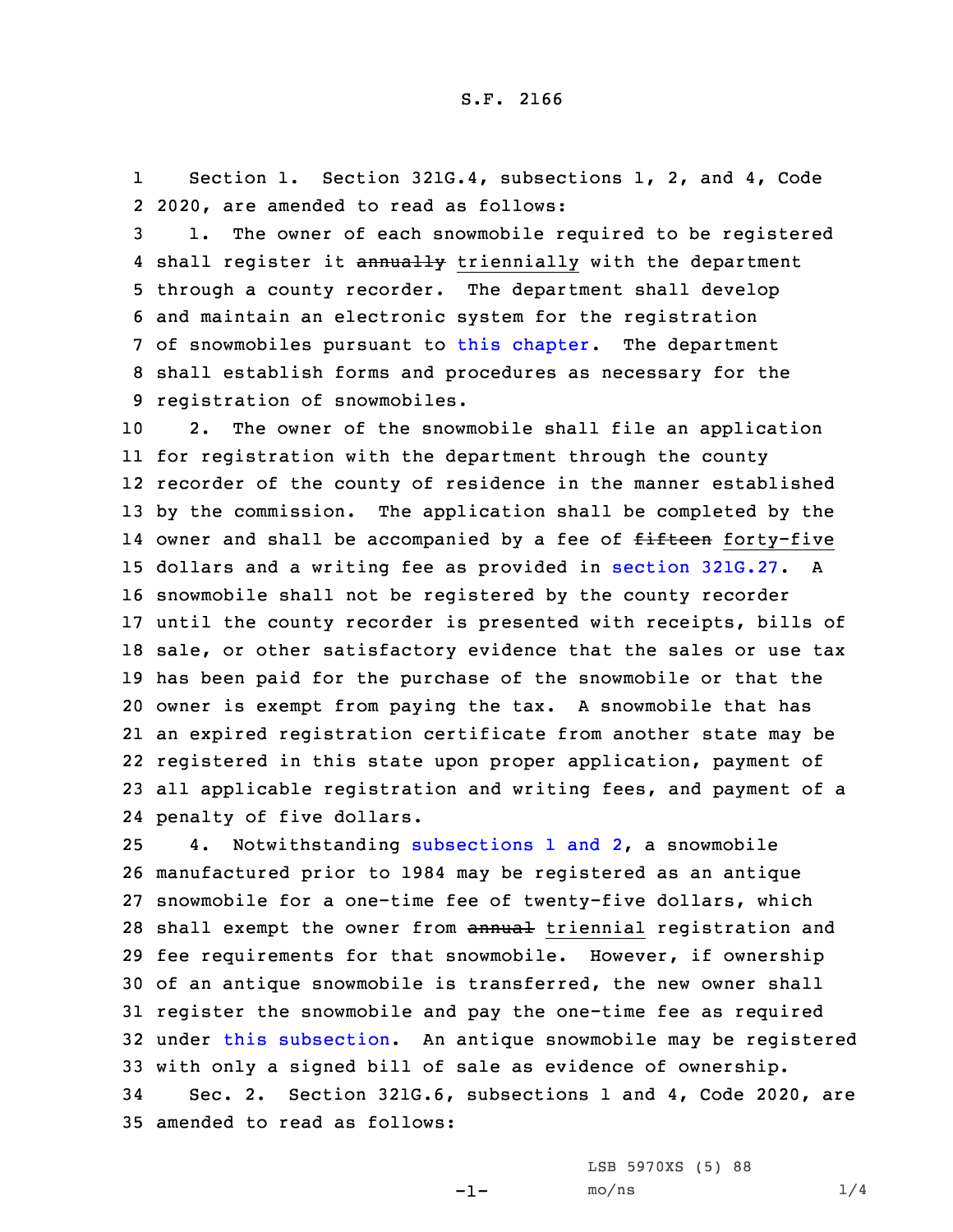1 1. Every snowmobile registration certificate and 2 registration decal issued expires at midnight December 31 of 3 the renewal year unless sooner terminated or discontinued 4 in accordance with this [chapter](https://www.legis.iowa.gov/docs/code/2020/321G.pdf) or rules of the commission. 5 After the first day of September each year, an unregistered 6 snowmobile may be registered and <sup>a</sup> registration may be renewed 7 in one transaction. The fee is five dollars for the remainder 8 of the current year, in addition to the registration fee of 9 fifteen forty-five dollars for the three subsequent year years 10 beginning January 1, and <sup>a</sup> writing fee as provided in section 11 321G.27.

12 4. <sup>A</sup> county recorder or <sup>a</sup> license agent designated by the director pursuant to [section](https://www.legis.iowa.gov/docs/code/2020/483A.11.pdf) 483A.11 may issue snowmobile registration renewals electronically pursuant to rules adopted by the commission. The fee for <sup>a</sup> registration renewal issued 16 using an electronic system is fifteen forty-five dollars plus an administrative fee established by the commission and <sup>a</sup> writing fee as provided in section [321G.27](https://www.legis.iowa.gov/docs/code/2020/321G.27.pdf).

19 Sec. 3. Section 321I.4, subsections 1 and 2, Code 2020, are 20 amended to read as follows:

21 1. The owner of each all-terrain vehicle required to be 22 registered shall register it annually triennially with the department through <sup>a</sup> county recorder. The department shall develop and maintain an electronic system for the registration of all-terrain vehicles pursuant to this [chapter](https://www.legis.iowa.gov/docs/code/2020/321I.pdf). The department shall establish forms and procedures as necessary for the registration of all-terrain vehicles.

 2. The owner of the all-terrain vehicle shall file an application for registration with the department through the county recorder of the county of residence, or in the case of <sup>a</sup> nonresident owner, in the county of primary use, in the manner established by the commission. The application shall be completed by the owner and shall be accompanied by <sup>a</sup> fee 34 of fifteen forty-five dollars and a writing fee as provided in [section](https://www.legis.iowa.gov/docs/code/2020/321I.29.pdf) 321I.29. An all-terrain vehicle shall not be

 $-2-$ 

LSB 5970XS (5) 88  $mo/ns$  2/4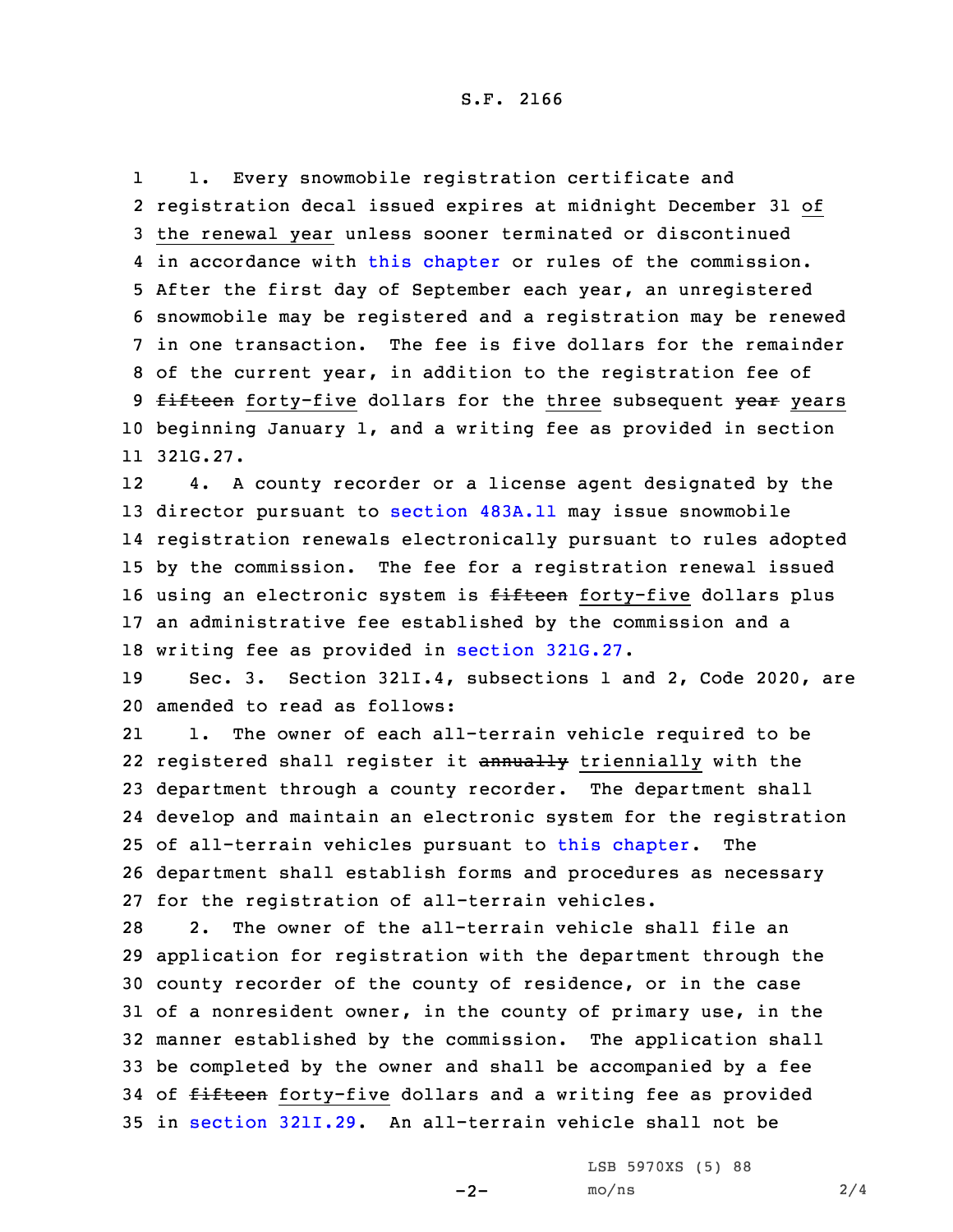S.F. 2166

 registered by the county recorder until the county recorder is presented with receipts, bills of sale, or other satisfactory evidence that the sales or use tax has been paid for the purchase of the all-terrain vehicle or that the owner is exempt from paying the tax. An all-terrain vehicle that has an expired registration certificate from another state may be registered in this state upon proper application, payment of all applicable registration and writing fees, and payment of <sup>a</sup> penalty of five dollars.

10 Sec. 4. Section 321I.7, subsections 1 and 5, Code 2020, are 11 amended to read as follows:

12 1. *a.* Every all-terrain vehicle registration certificate 13 and registration decal issued expires at midnight December 31 14 of the renewal year unless sooner terminated or discontinued 15 in accordance with this [chapter](https://www.legis.iowa.gov/docs/code/2020/321I.pdf) or rules of the commission. 16 After the first day of September each year, an unregistered 17 all-terrain vehicle may be registered or <sup>a</sup> registration may be 18 renewed for the three subsequent  $\frac{18}{18}$  years beginning January 19 1.

 *b.* After the first day of September an unregistered all-terrain vehicle may be registered for the remainder of the current registration year and for the three subsequent 23 registration year years in one transaction. The fee shall be five dollars for the remainder of the current year, in addition 25 to the registration fee of fifteen forty-five dollars for the 26 three subsequent year years beginning January 1, and a writing fee as provided in section [321I.29](https://www.legis.iowa.gov/docs/code/2020/321I.29.pdf).

 5. <sup>A</sup> county recorder or <sup>a</sup> license agent designated by the director pursuant to [section](https://www.legis.iowa.gov/docs/code/2020/483A.11.pdf) 483A.11 may issue all-terrain vehicle registration renewals electronically pursuant to rules adopted by the commission. The fee for <sup>a</sup> registration renewal 32 issued using an electronic system is fifteen forty-five dollars plus an administrative fee established by the commission and <sup>a</sup> writing fee as provided in section [321I.29](https://www.legis.iowa.gov/docs/code/2020/321I.29.pdf).

## 35 EXPLANATION

LSB 5970XS (5) 88

 $-3-$